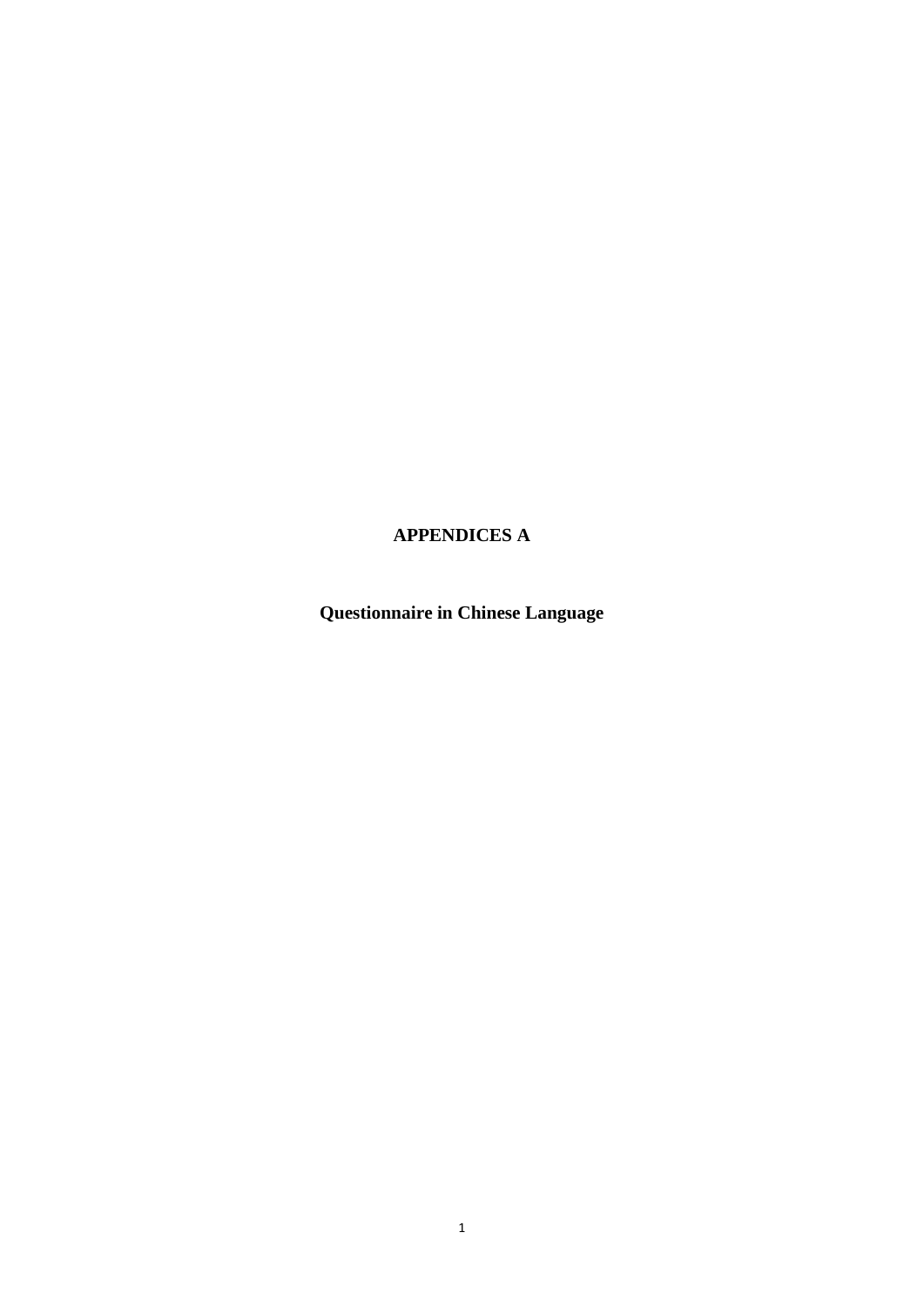#### 海外代购的现状和发展

先生/女士,您好

近年来由于经济和互联网的飞速发展,海外代购越来越接近人们的生活中,消费者越 来越倾向于海淘、代购等消费方式,但是代购在带来人们便利的同时也有弊端和缺陷 ,本人的研究生论文致力于研究海外代购的现状和发展,希望您能抽出宝贵的时间填 写一份调查问卷便于我采购资料和信息,了解更多不同的想法和观点,谢谢!

- 1、您的性别是 (单选题 \*必答)
- 男

○ 女

- 2、您的年龄是 (单选题 \*必答)
- $016-25$
- $\circ$  26-30
- $\circ$  31-40
- $0.41 50$
- 3、您的月收入在什么范围 (单选题 \*必答)
- 无收入
- $\circ$  1000-2000
- $\circ$  2000-3000
- 3000以上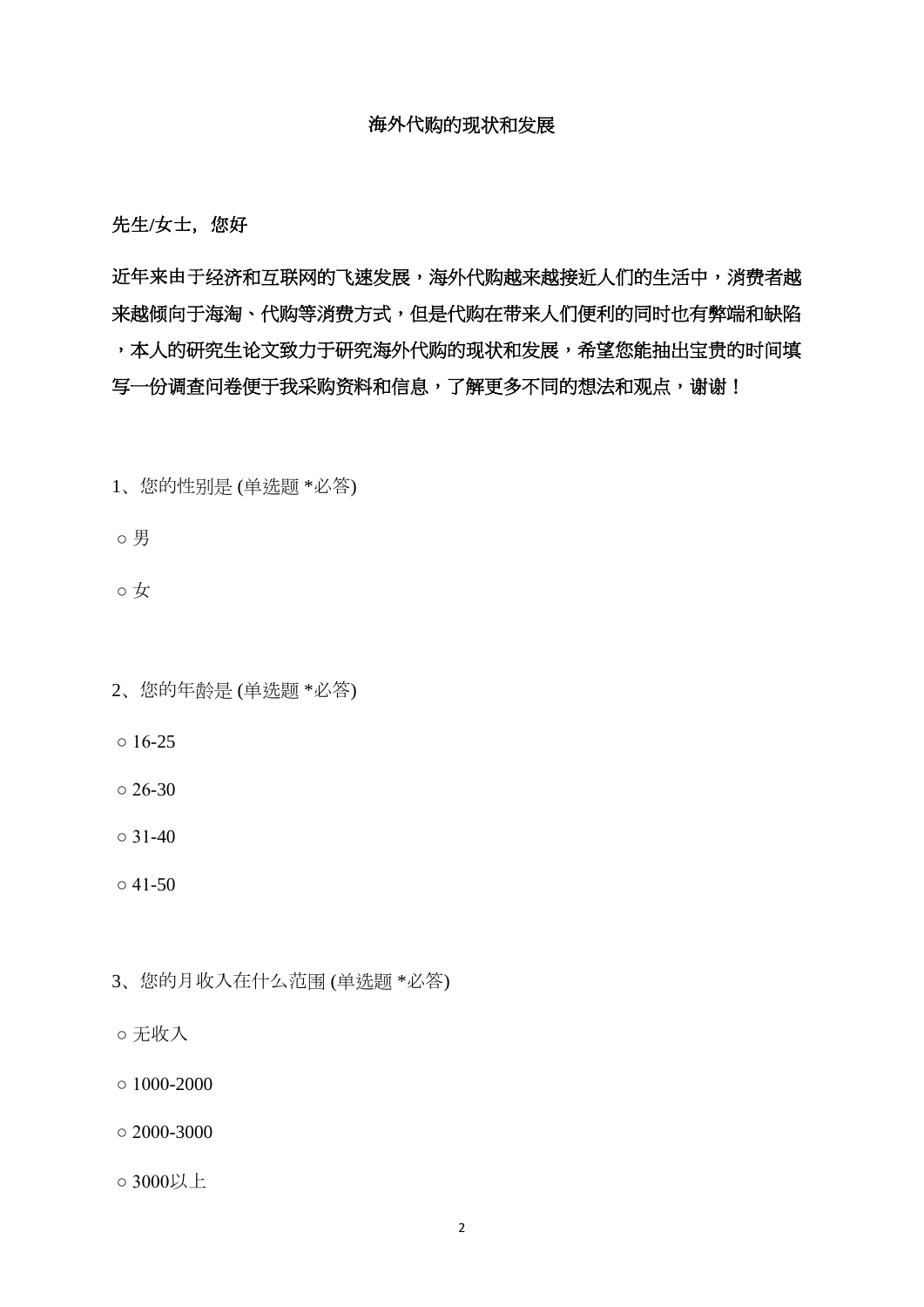- 4、您是否有海外代购/网购的经历 (单选题 \*必答)
- 有
- 没有
- 5、您平均花在每一次 海外代购/网购的消费范围是多少 (单选题 \*必答)
- $\circ$  0-500
- $\circ$  500-1000
- $\circ$  1000-2000
- 2000以上
- 6、您从哪些渠道进行 海外代购/网购?(多选) (多选题 \*必答)
	- □ 熟人、朋友、亲戚
	- □ 微博、微信等交际平台
	- □ 海外购物网站海淘
	- □ 淘宝网全球购
- 7、什么原因让您选择 海外代购/网购?(多选) (多选题 \*必答)
	- □ 品牌选择性多样化
	- □ 款式选择性多样化
	- □ 价格更实惠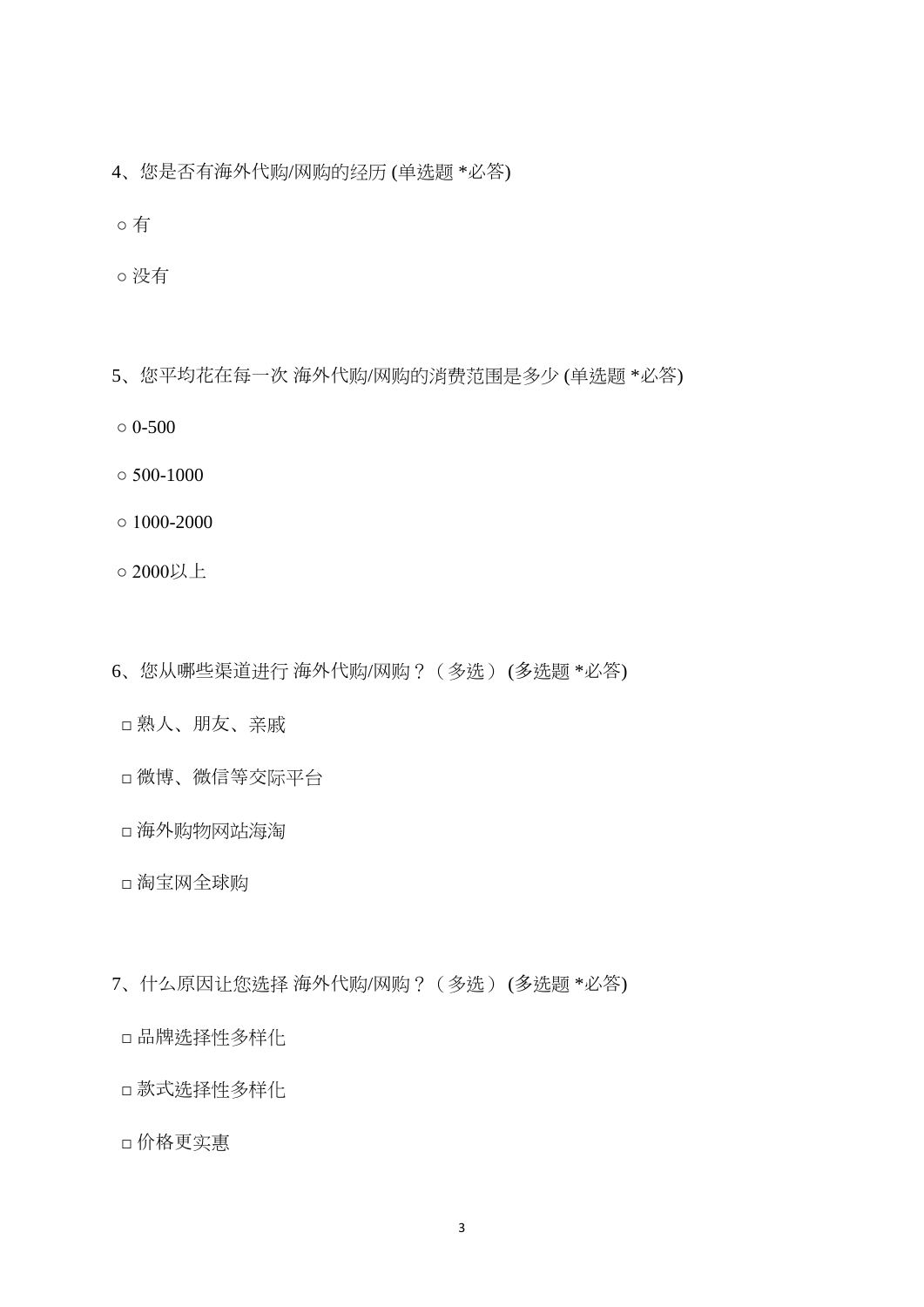□ 质量更好

- 8、在您看来海外代购/网购有什么好处?(多选) (多选题 \*必答)
	- □ 认识更多的品牌
	- □ 因为代购结识更多朋友
	- □ 能买到本国无法买到的商品
	- □ 能以一样的价格买到比国内质量更好的商品
	- □ 能以比较实惠的价格买到奢侈品
	- □ 提高了自身消费水平
- 9、在您看来海外代购/网购有什么缺陷?(多选) (多选题 \*必答)
	- □ 物流时间长,等待时间久
	- □ 偶遇海关严查有缴税的风险
	- □ 担心卖家收钱后不发货,遇到骗子
	- □ 担心买回来的产品不合适,退换麻烦
	- □ 担心买回来的产品是假货
	- □ 购买风险稍高
- 10、您海外代购/网购一般选择什么产品?(多选) (多选题 \*必答)
- □ 奶粉、保健品、母婴用品
- □ 奢侈品牌产品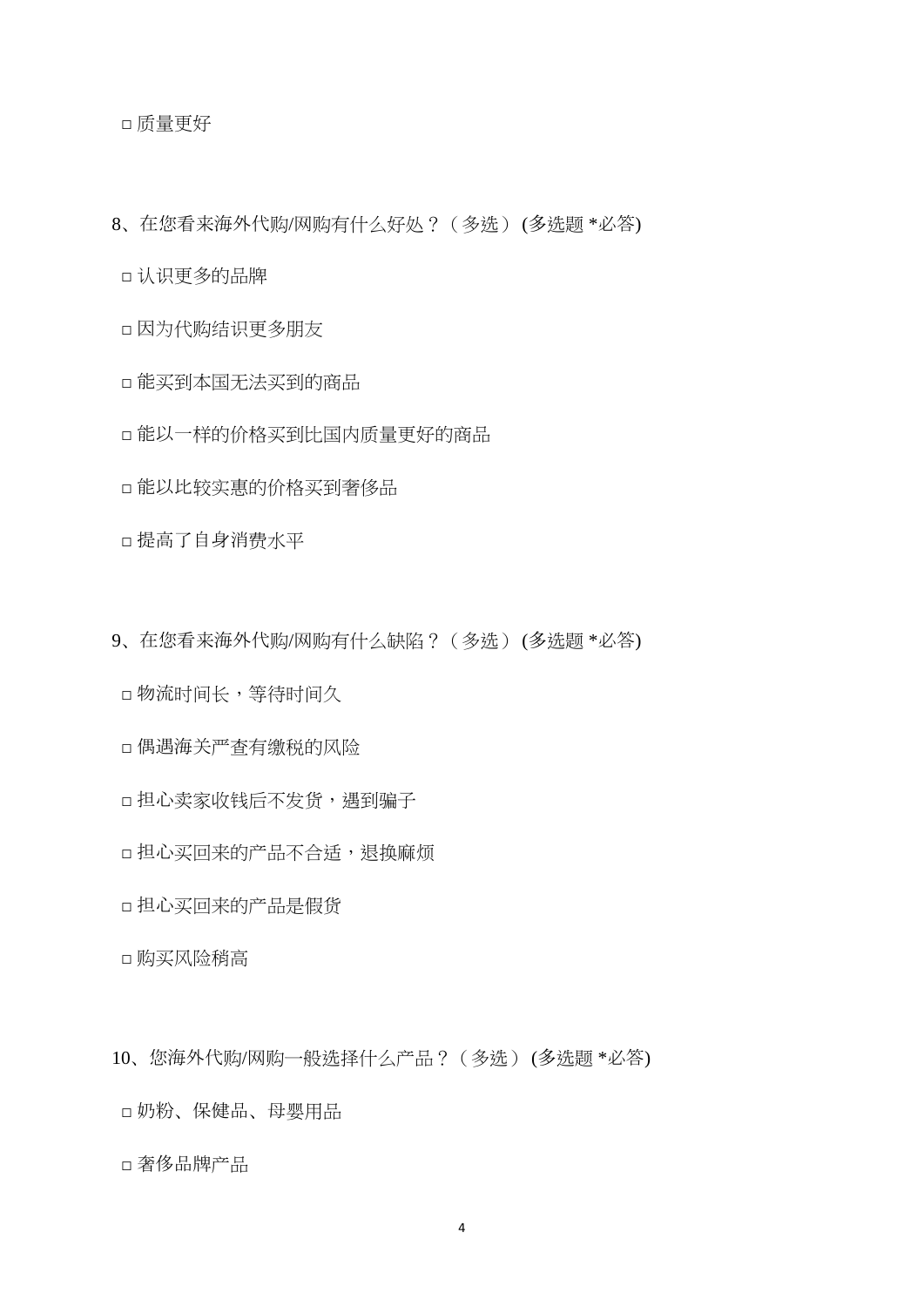□ 服装、包包、鞋子等

□ 3C产品,相机、手机、电脑等

□ 珠宝、钻石等

□ 食品类

□ 药品、化妆品、护肤品等

11、消费方式上您更倾向海外代购还是本地购物? (单选题 \*必答)

○ 海外代购

○ 本地购物

12、同一产品价格相同的情况下您会选择海外代购还是本地购物? (单选题 \*必答)

○ 海外代购

○ 本地购物

13、您觉得首次海外代购跟陌生卖家交易时候的可信度有多少? (单选题 \*必答)

○ 毫无可信度

○ 一半一半

○ 充分相信

14、对于失败的海外代购经历(如受骗等)您持什么态度? (单选题 \*必答) ○ 花钱买教训,下次找别的卖家买了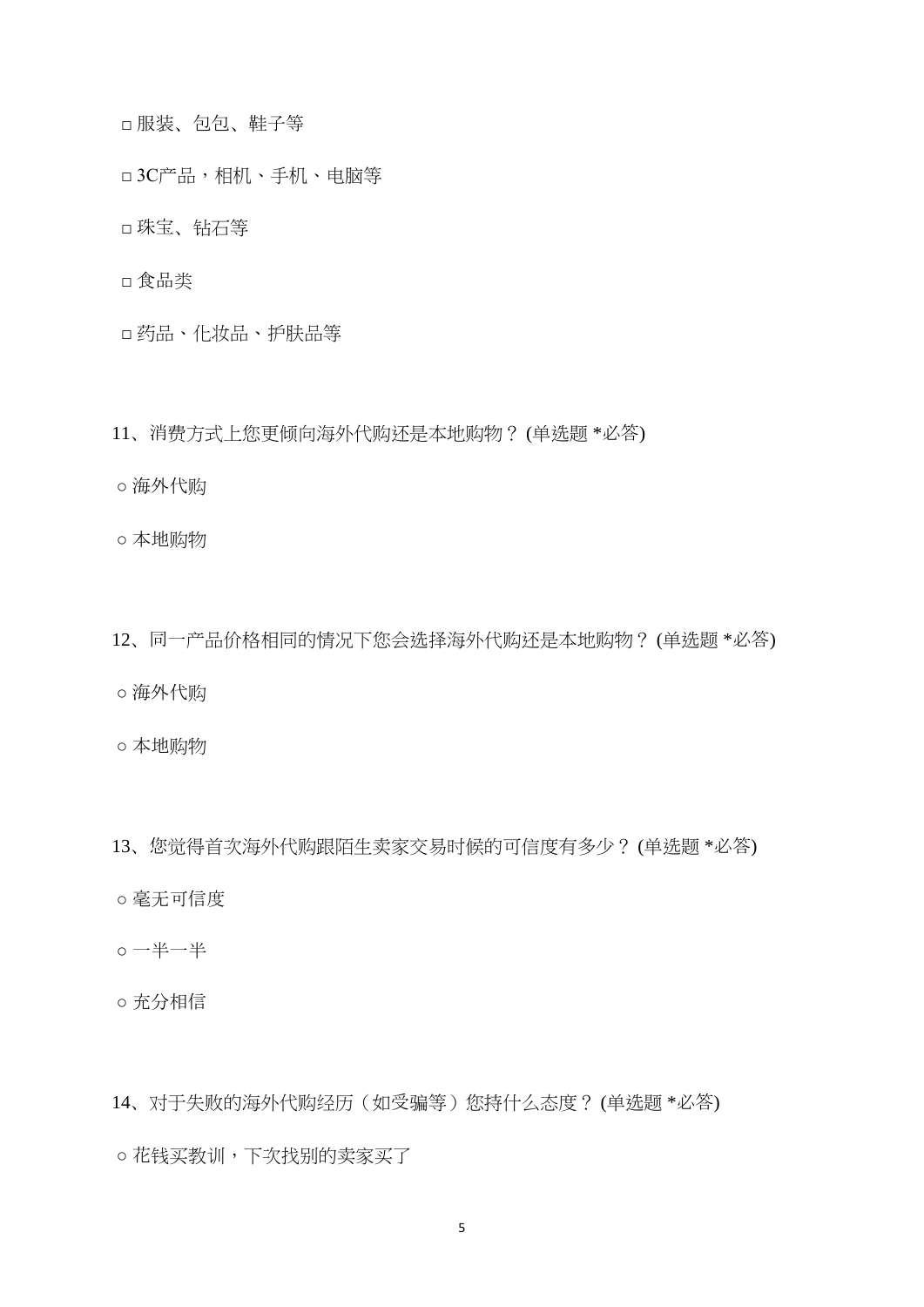○ 再也不相信海外代购了

○ 算了,本来也是想试试而已

- 15、您身边海外代购/网购的朋友多吗? (单选题 \*必答)
- 多
- 没有

○ 有,不多

- 16、海外代购/网购让您的购物生活更加便利了么? (单选题 \*必答)
- 是的,不用出国也可以买到国外的品牌
- 并没有,因为我不需要国外的品牌产品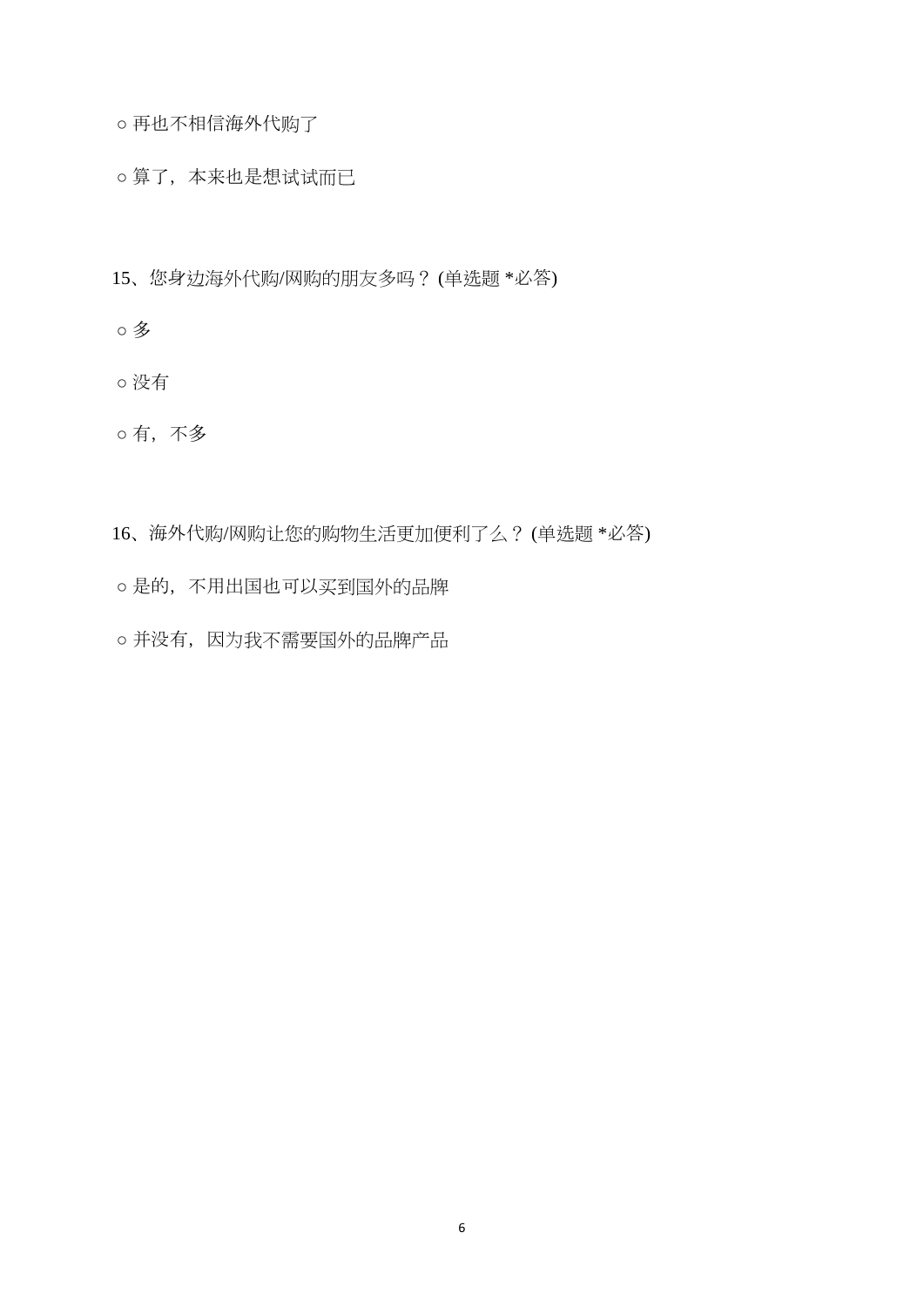# **APPENDICES B**

**Questionnaire in English Language**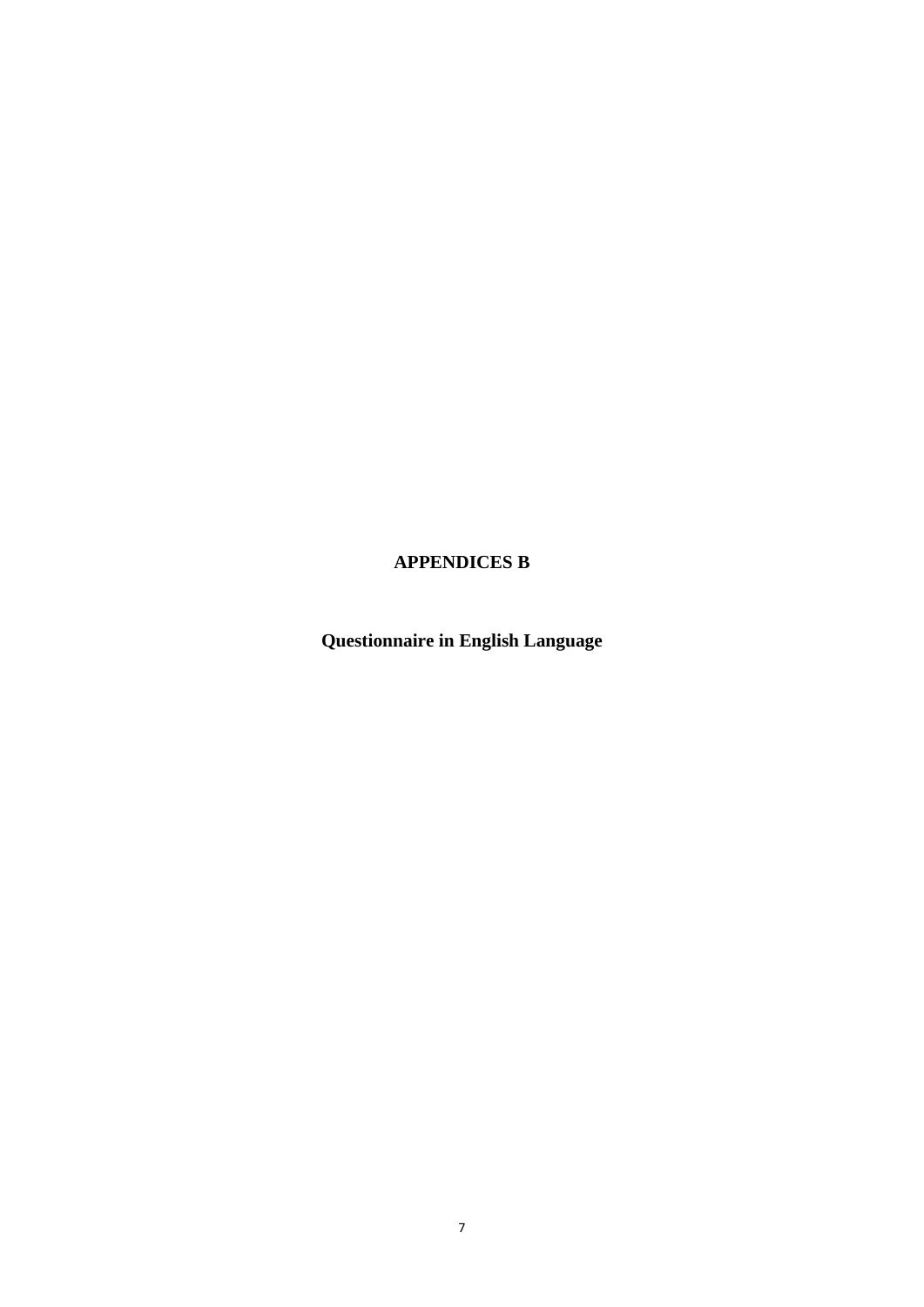### **The questionnaire about The Influence of Individual Overseas Purchasing**

In recent years, the rapid development of the economy and the Internet, overseas purchasing closer to people's lives, consumers increasingly prefer oversea purchasing and other consumption patterns, however the overseas purchasing brings people convenience , it also has its disadvantage and shortage, my master degree thesis focus on the influence of overseas purchasing, here hope you can fill in the questionnaire as below, it would help me a lot, thank you very much!

1、Gender

○ male

○ female

- 2、Age
- $0.16 25$
- $\circ$  26-30

 $\circ$  31-40

- $041 50$
- 3、Monthly income(RMB)
- No income
- $\circ$  1000-2000
- $\circ$  2000-3000
- Above 3000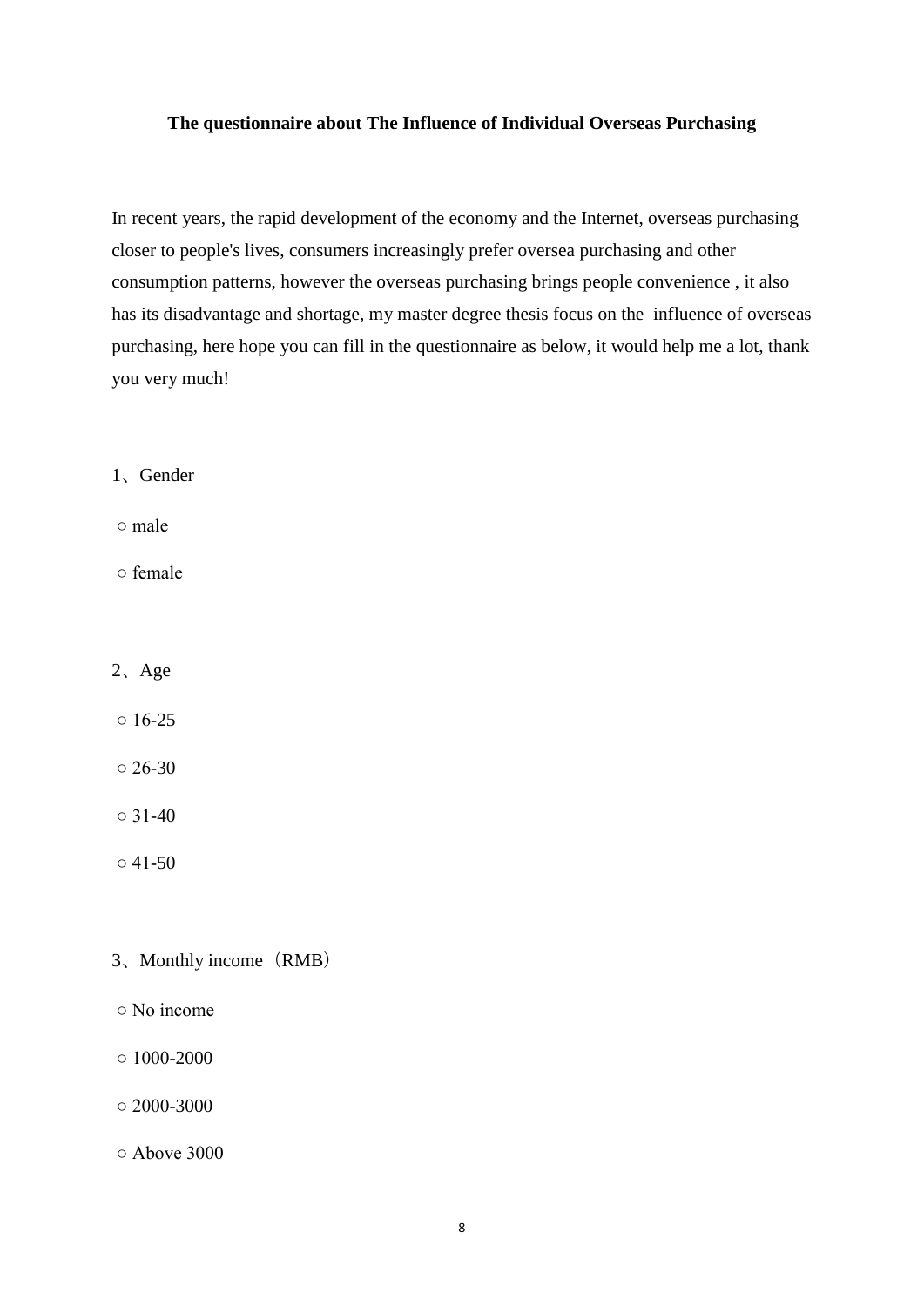- 4、Have you ever shopping overseas?
- Yes
- Never
- 5、Average spend on each overseas purchasing(RMB)
- $\circ$  0-500
- $\circ$  500-1000
- $\circ$  1000-2000
- Above 2000
- 6、What's your overseas purchasing channel ?
	- $\Box$  Friends
	- □ Social network
	- □ overseas shopping website
	- □ TAOBAO.COM
- 7、The reason you choose overseas purchasing
	- $\Box$  More brands to choose
	- □ More styles to choose
	- □ Better price
	- $\Box$  Better quality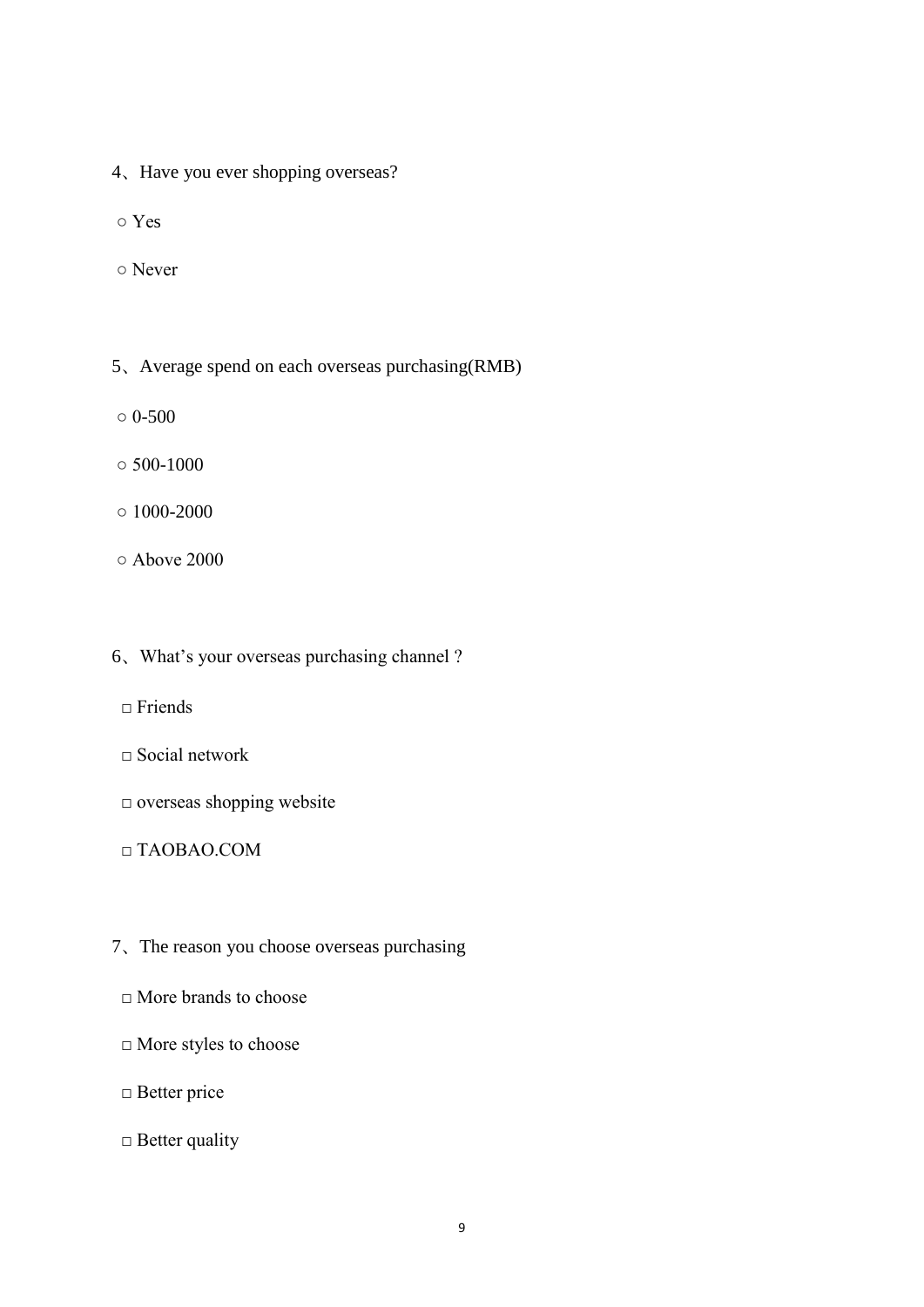- 8、The advantage of overseas purchasing you think
	- □ To know more brands
	- $\Box$  To have more friends
	- □ To get some special goods which can not be found domestic
	- □ To get better products when spend same price
	- $\Box$  To get luxury goods with better price
	- □ Improve consumption level
- 9、The disadvantages of overseas purchasing you think
	- □ Long logistic time
	- $\Box$  Custom risk
	- $\Box$  False trading risk
	- □ Trouble of returning goods
	- □ Fake products risk
	- □ High risk consumption
- 10、What the products you choose to buy ?
- $\Box$  Health products
- □ Luxury products
- $\square$  Fashion products
- □ Electronic products
- □ Jewelry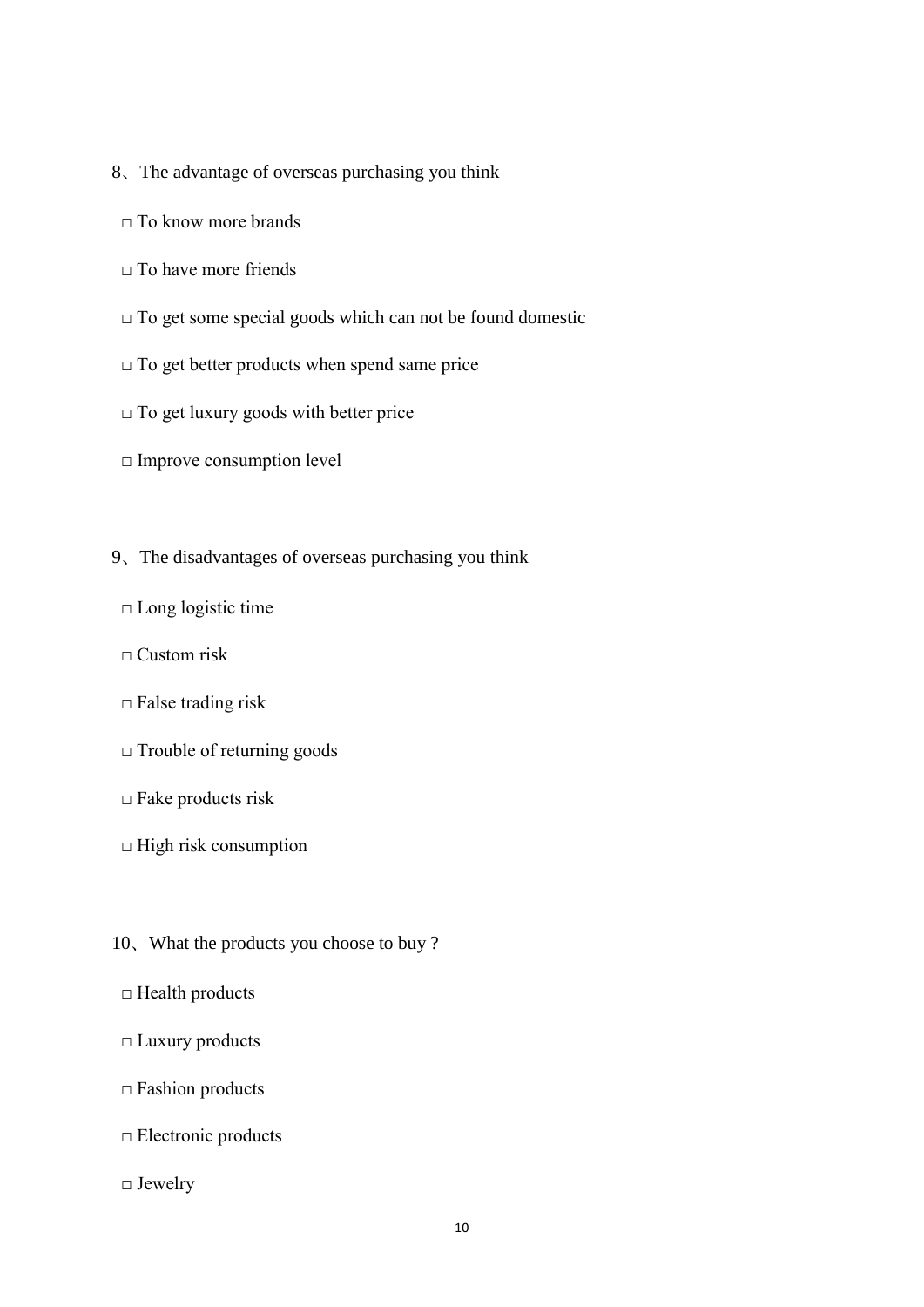□ Food

□ Make up

- 11、What type of consumption you prefer to
- Overseas purchasing
- Domestic purchasing
- 12、Which one you prefer to buy when see the same product
- Overseas purchasing
- Domestic purchasing

### 13、The credibility you think when the first transaction

- Not at all
- A half
- Totally
- 14、What's your attitude if you met false transaction?
- Regard as experience , net time will be more carefully
- Never try again
- Never mind , just a shot
- 15、Do you have many friends prefer overseas purchasing?